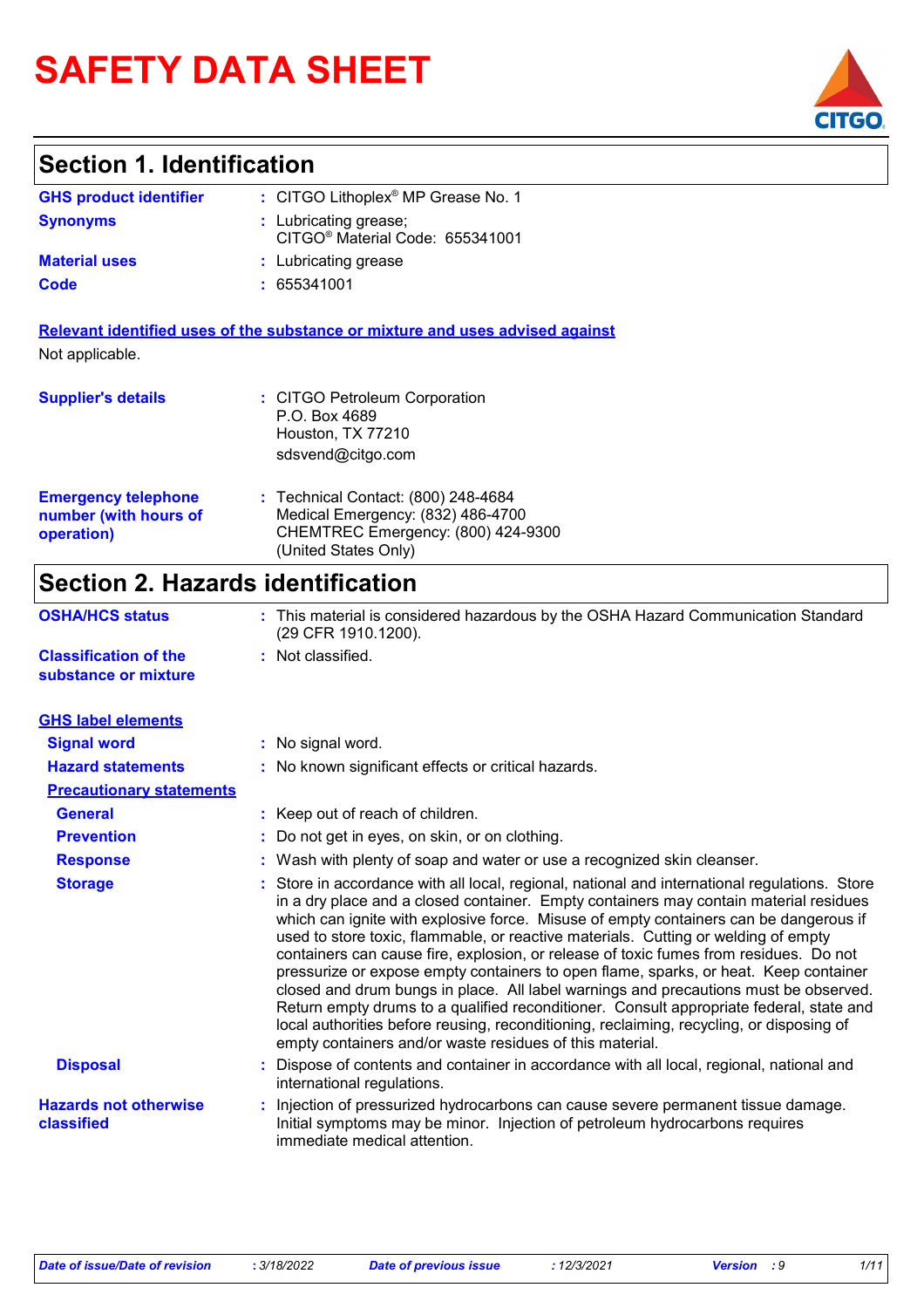## **Section 3. Composition/information on ingredients**

### **Other means of identification Substance/mixture**

**:** Mixture

**:** Lubricating grease;

CITGO® Material Code: 655341001

### **CAS number/other identifiers**

**CAS number :** Not applicable.

| <b>Ingredient name</b>                                 |            | <b>CAS number</b> |
|--------------------------------------------------------|------------|-------------------|
| Distillates (petroleum), hydrotreated heavy naphthenic | l≥90       | 64742-52-5        |
| Distillates (petroleum), hydrotreated heavy paraffinic | I≥75 - ≤90 | 64742-54-7        |
| Residual oils (petroleum), solvent-dewaxed             | 1≥25 - ≤50 | 64742-62-7        |

 $* = \text{Various}$  \*\* = Mixture \*\*\* = Proprietary

Any concentration shown as a range is to protect confidentiality or is due to process variation.

**There are no additional ingredients present which, within the current knowledge of the supplier and in the concentrations applicable, are classified and hence require reporting in this section.**

**Occupational exposure limits, if available, are listed in Section 8.**

### **Section 4. First aid measures**

#### **Description of necessary first aid measures**

| <b>Eye contact</b>  | : Immediately flush eyes with plenty of water, occasionally lifting the upper and lower<br>eyelids. Check for and remove any contact lenses. Get medical attention if irritation<br>occurs.                                            |
|---------------------|----------------------------------------------------------------------------------------------------------------------------------------------------------------------------------------------------------------------------------------|
| <b>Inhalation</b>   | : Remove victim to fresh air and keep at rest in a position comfortable for breathing. Get<br>medical attention if symptoms occur.                                                                                                     |
| <b>Skin contact</b> | : Flush contaminated skin with plenty of water. Remove contaminated clothing and<br>shoes. Get medical attention if symptoms occur.                                                                                                    |
| <b>Ingestion</b>    | : Wash out mouth with water. Remove victim to fresh air and keep at rest in a position<br>comfortable for breathing. Do not induce vomiting unless directed to do so by medical<br>personnel. Get medical attention if symptoms occur. |

#### **Most important symptoms/effects, acute and delayed**

| <b>Potential acute health effects</b> |                                                                                                                                                                                                                                            |
|---------------------------------------|--------------------------------------------------------------------------------------------------------------------------------------------------------------------------------------------------------------------------------------------|
| Eye contact                           | : No known significant effects or critical hazards.                                                                                                                                                                                        |
| <b>Inhalation</b>                     | : No known significant effects or critical hazards.                                                                                                                                                                                        |
| <b>Skin contact</b>                   | : Injection of pressurized hydrocarbons can cause severe permanent tissue damage.<br>Initial symptoms may be minor.                                                                                                                        |
| <b>Ingestion</b>                      | : No known significant effects or critical hazards.                                                                                                                                                                                        |
| <b>Over-exposure signs/symptoms</b>   |                                                                                                                                                                                                                                            |
| <b>Eye contact</b>                    | : No specific data.                                                                                                                                                                                                                        |
| <b>Inhalation</b>                     | : No specific data.                                                                                                                                                                                                                        |
| <b>Skin contact</b>                   | : No specific data.                                                                                                                                                                                                                        |
| <b>Ingestion</b>                      | : No specific data.                                                                                                                                                                                                                        |
|                                       | <u>Indication of immediate medical attention and special treatment needed, if necessary</u>                                                                                                                                                |
| <b>Notes to physician</b>             | : In the event of injection in underlying tissue, immediate treatment should include<br>extensive incision, debridement and saline irrigation. Inadequate treatment can result in<br>ischemia and gangrene. Early symptoms may be minimal. |
| <b>Specific treatments</b>            | : Treat symptomatically and supportively.                                                                                                                                                                                                  |
| <b>Protection of first-aiders</b>     | : No action shall be taken involving any personal risk or without suitable training.                                                                                                                                                       |

### **See toxicological information (Section 11)**

| Date of issue/Date of revision | 3/18/2022 | Date of previous issue | 12/3/2021 | <b>Version</b> | 2/1' |
|--------------------------------|-----------|------------------------|-----------|----------------|------|
|                                |           |                        |           |                |      |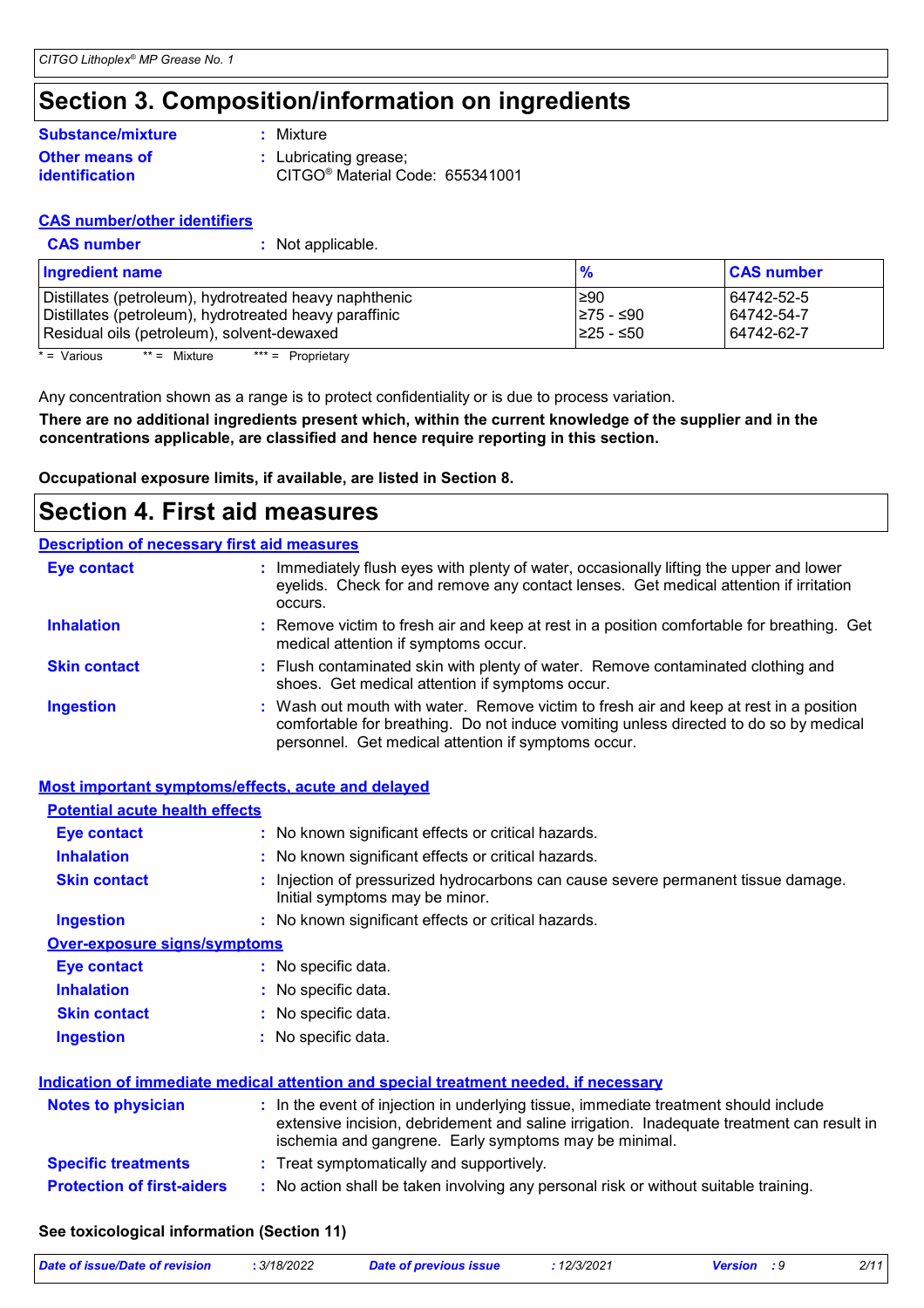## **Section 5. Fire-fighting measures**

| <b>Extinguishing media</b>                               |                                                                                                                                                                                                     |
|----------------------------------------------------------|-----------------------------------------------------------------------------------------------------------------------------------------------------------------------------------------------------|
| <b>Suitable extinguishing</b><br>media                   | : Use an extinguishing agent suitable for the surrounding fire.                                                                                                                                     |
| <b>Unsuitable extinguishing</b><br>media                 | $:$ None known.                                                                                                                                                                                     |
| <b>Specific hazards arising</b><br>from the chemical     | : No specific fire or explosion hazard.                                                                                                                                                             |
| <b>Hazardous thermal</b><br>decomposition products       | Decomposition products may include the following materials:<br>carbon dioxide<br>carbon monoxide<br>sulfur oxides<br>phosphorus oxides<br>metal oxide/oxides                                        |
| <b>Special protective actions</b><br>for fire-fighters   | : Promptly isolate the scene by removing all persons from the vicinity of the incident if<br>there is a fire. No action shall be taken involving any personal risk or without suitable<br>training. |
| <b>Special protective</b><br>equipment for fire-fighters | Fire-fighters should wear appropriate protective equipment and self-contained breathing<br>apparatus (SCBA) with a full face-piece operated in positive pressure mode.                              |

### **Section 6. Accidental release measures**

|                                                              | <b>Personal precautions, protective equipment and emergency procedures</b>                                                                                                                                                                                                                                                                       |
|--------------------------------------------------------------|--------------------------------------------------------------------------------------------------------------------------------------------------------------------------------------------------------------------------------------------------------------------------------------------------------------------------------------------------|
| For non-emergency<br>personnel                               | : No action shall be taken involving any personal risk or without suitable training.<br>Evacuate surrounding areas. Keep unnecessary and unprotected personnel from<br>entering. Do not touch or walk through spilled material. Put on appropriate personal<br>protective equipment.                                                             |
|                                                              | For emergency responders : If specialized clothing is required to deal with the spillage, take note of any information in<br>Section 8 on suitable and unsuitable materials. See also the information in "For non-<br>emergency personnel".                                                                                                      |
| <b>Environmental precautions</b>                             | : Avoid dispersal of spilled material and runoff and contact with soil, waterways, drains<br>and sewers. Inform the relevant authorities if the product has caused environmental<br>pollution (sewers, waterways, soil or air).                                                                                                                  |
| <b>Methods and materials for containment and cleaning up</b> |                                                                                                                                                                                                                                                                                                                                                  |
| <b>Small spill</b>                                           | : Move containers from spill area. Vacuum or sweep up material and place in a<br>designated, labeled waste container. Dispose of via a licensed waste disposal<br>contractor.                                                                                                                                                                    |
| <b>Large spill</b>                                           | : Move containers from spill area. Prevent entry into sewers, water courses, basements<br>or confined areas. Vacuum or sweep up material and place in a designated, labeled<br>waste container. Dispose of via a licensed waste disposal contractor. Note: see<br>Section 1 for emergency contact information and Section 13 for waste disposal. |

## **Section 7. Handling and storage**

#### **Advice on general occupational hygiene** Eating, drinking and smoking should be prohibited in areas where this material is **:** handled, stored and processed. Workers should wash hands and face before eating, drinking and smoking. Remove contaminated clothing and protective equipment before entering eating areas. See also Section 8 for additional information on hygiene measures. **Protective measures : Put on appropriate personal protective equipment (see Section 8). Precautions for safe handling**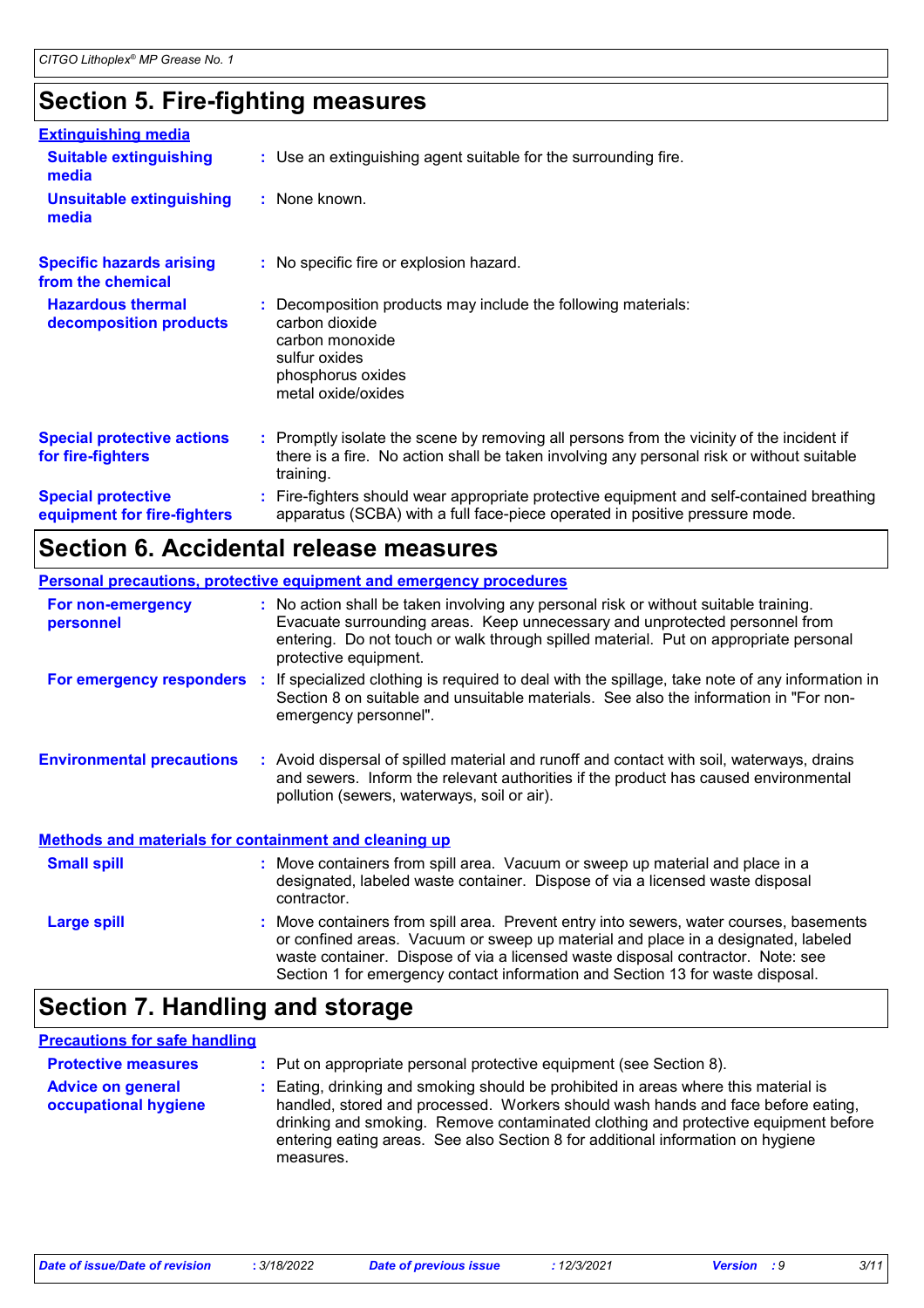## **Section 7. Handling and storage**

| <b>Conditions for safe storage,</b><br>including any<br><i>incompatibilities</i> | Store in accordance with local regulations. Store in original container protected from<br>л.<br>direct sunlight in a dry, cool and well-ventilated area, away from incompatible materials<br>(see Section 10) and food and drink. Keep container tightly closed and sealed until<br>ready for use. Containers that have been opened must be carefully resealed and kept<br>upright to prevent leakage. Do not store in unlabeled containers. Use appropriate<br>containment to avoid environmental contamination. See Section 10 for incompatible<br>materials before handling or use. |
|----------------------------------------------------------------------------------|----------------------------------------------------------------------------------------------------------------------------------------------------------------------------------------------------------------------------------------------------------------------------------------------------------------------------------------------------------------------------------------------------------------------------------------------------------------------------------------------------------------------------------------------------------------------------------------|
|                                                                                  | Bulk Storage Conditions: Do not apply heat or flame to stockpiled material. Rotate<br>stock to reduce the potential for hot spots. Do not store with oxidizers. Minimize dust<br>creation by keeping material moist and/or covered.                                                                                                                                                                                                                                                                                                                                                    |

## **Section 8. Exposure controls/personal protection**

### **Control parameters**

#### **Occupational exposure limits**

| <b>Ingredient name</b>                                 | <b>Exposure limits</b>                                                                                                                                                                                                                                                                                                      |
|--------------------------------------------------------|-----------------------------------------------------------------------------------------------------------------------------------------------------------------------------------------------------------------------------------------------------------------------------------------------------------------------------|
| Distillates (petroleum), hydrotreated heavy naphthenic | ACGIH TLV (United States, 1/2021).<br>TWA: 5 mg/m <sup>3</sup> 8 hours. Form: Inhalable<br>Ifraction<br>OSHA PEL (United States, 5/2018).<br>TWA: 5 mg/m <sup>3</sup> 8 hours.<br>NIOSH REL (United States, 10/2020).<br>TWA: 5 mg/m <sup>3</sup> 10 hours. Form: Mist<br>STEL: 10 mg/m <sup>3</sup> 15 minutes. Form: Mist |
| Distillates (petroleum), hydrotreated heavy paraffinic | ACGIH TLV (United States, 1/2021).<br>TWA: 5 mg/m <sup>3</sup> 8 hours. Form: Inhalable<br>fraction<br>OSHA PEL (United States, 5/2018).<br>TWA: $5 \text{ mg/m}^3$ 8 hours.<br>NIOSH REL (United States, 10/2020).<br>TWA: 5 mg/m <sup>3</sup> 10 hours. Form: Mist<br>STEL: 10 mg/m <sup>3</sup> 15 minutes. Form: Mist   |
| Residual oils (petroleum), solvent-dewaxed             | ACGIH TLV (United States, 6/2013).<br>TWA: 5 mg/m <sup>3</sup> 8 hours. Form: Inhalable<br>fraction<br>NIOSH REL (United States, 4/2013).<br>TWA: 5 mg/m <sup>3</sup> 10 hours. Form: Mist<br>STEL: 10 mg/m <sup>3</sup> 15 minutes. Form: Mist<br>OSHA PEL (United States, 2/2013).<br>TWA: 5 mg/m <sup>3</sup> 8 hours.   |

| <b>Appropriate engineering</b><br><b>controls</b> | : Good general ventilation should be sufficient to control worker exposure to airborne<br>contaminants.                                                                                                                                                                                                                       |
|---------------------------------------------------|-------------------------------------------------------------------------------------------------------------------------------------------------------------------------------------------------------------------------------------------------------------------------------------------------------------------------------|
| <b>Environmental exposure</b><br><b>controls</b>  | Emissions from ventilation or work process equipment should be checked to ensure<br>they comply with the requirements of environmental protection legislation. In some<br>cases, vapor controls, filters or engineering modifications to the process equipment will<br>be necessary to reduce emissions to acceptable levels. |
| <b>Individual protection measures</b>             |                                                                                                                                                                                                                                                                                                                               |
| <b>Hygiene measures</b>                           | : Wash hands, forearms and face thoroughly after handling chemical products, before<br>eating, smoking and using the lavatory and at the end of the working period.<br>Appropriate techniques should be used to remove potentially contaminated clothing.                                                                     |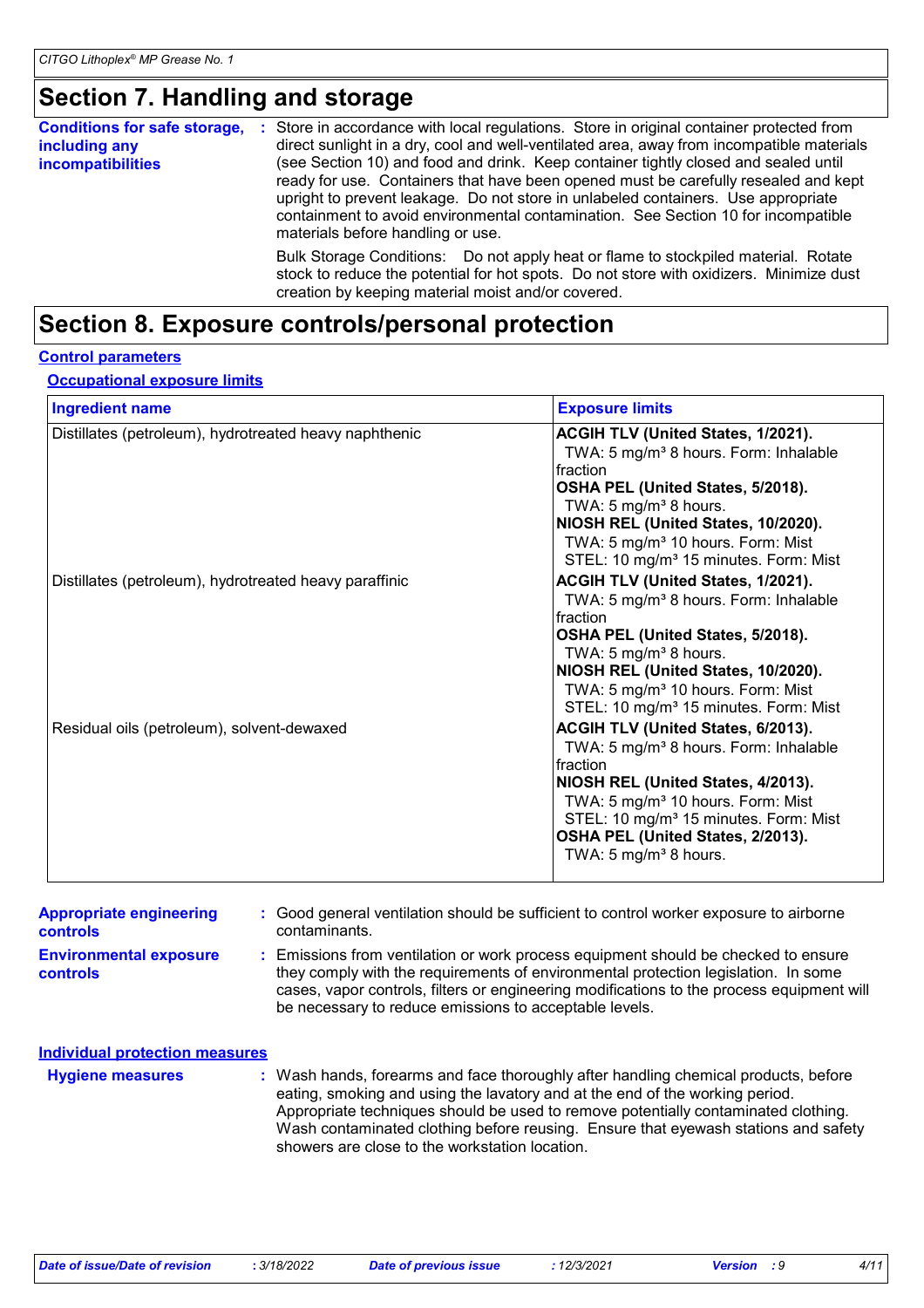## **Section 8. Exposure controls/personal protection**

| <b>Eye/face protection</b>    | : Safety glasses equipped with side shields are recommended as minimum protection in<br>industrial settings. If contact is possible, the following protection should be worn, unless<br>the assessment indicates a higher degree of protection: Safety eyewear complying with<br>an approved standard should be used when a risk assessment indicates this is<br>necessary to avoid exposure to liquid splashes, mists, gases or dusts. If inhalation<br>hazards exist, a full-face respirator may be required instead. |
|-------------------------------|-------------------------------------------------------------------------------------------------------------------------------------------------------------------------------------------------------------------------------------------------------------------------------------------------------------------------------------------------------------------------------------------------------------------------------------------------------------------------------------------------------------------------|
| <b>Skin protection</b>        |                                                                                                                                                                                                                                                                                                                                                                                                                                                                                                                         |
| <b>Hand protection</b>        | : Chemical-resistant gloves complying with an approved standard should be worn at all<br>times when handling chemical products if a risk assessment indicates this is necessary.                                                                                                                                                                                                                                                                                                                                        |
| <b>Body protection</b>        | : Personal protective equipment for the body should be selected based on the task being<br>performed and the risks involved and should be approved by a specialist before<br>handling this product.                                                                                                                                                                                                                                                                                                                     |
| <b>Other skin protection</b>  | : Appropriate footwear and any additional skin protection measures should be selected<br>based on the task being performed and the risks involved and should be approved by a<br>specialist before handling this product.                                                                                                                                                                                                                                                                                               |
| <b>Respiratory protection</b> | : Avoid inhalation of gases, vapors, mists or dusts. Use a properly fitted, particulate filter<br>respirator complying with an approved standard if a risk assessment indicates this is<br>necessary. Respirator selection must be based on known or anticipated exposure<br>levels, the hazards of the product and the safe working limits of the selected respirator.                                                                                                                                                 |
|                               |                                                                                                                                                                                                                                                                                                                                                                                                                                                                                                                         |

### **Section 9. Physical and chemical properties**

The conditions of measurement of all properties are at standard temperature and pressure unless otherwise indicated.

| : Solid. [Tacky]                                             |
|--------------------------------------------------------------|
| : Dark gray.                                                 |
| Mild petroleum odor [Slight]                                 |
| Not available.                                               |
| : Not available.                                             |
| : Open cup: $>150^{\circ}$ C ( $>302^{\circ}$ F) [Estimated] |
| $:$ <1 (n-butyl acetate. = 1)                                |
| : Not applicable.                                            |
| : $<$ 0.013 kPa ( $<$ 0.1 mm Hg)                             |
| : $>10$ [Air = 1]                                            |
| : 0.93                                                       |
| $:$ Estimated 7.75 lbs/gal                                   |
| : Not available.                                             |
| $:$ Estimated 21 $@$ 60 F                                    |
| Insoluble in the following materials: cold water.            |
| : Not applicable.                                            |
| : 1                                                          |
| : Not available.                                             |
|                                                              |
| : Not available.                                             |
|                                                              |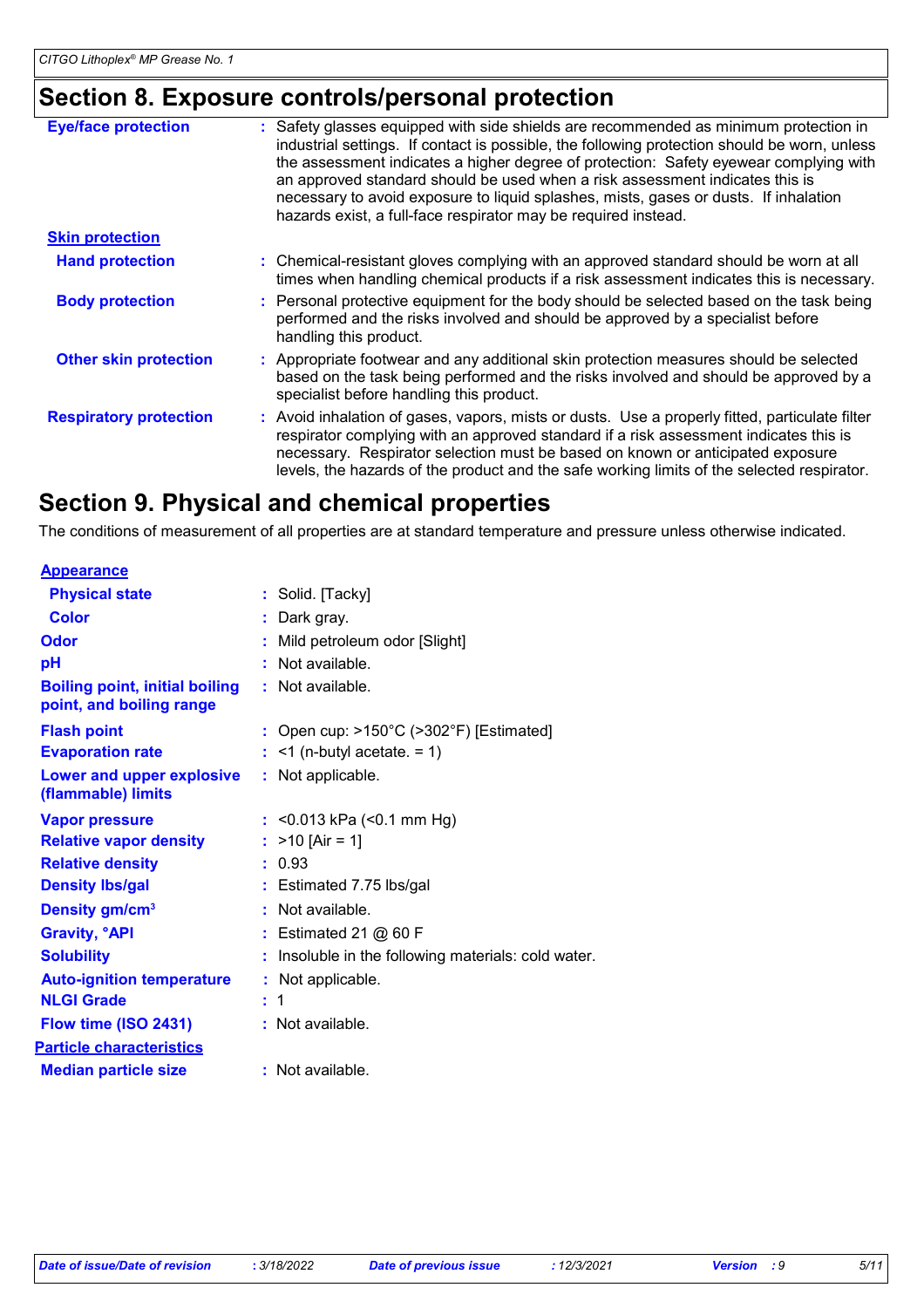## **Section 10. Stability and reactivity**

| <b>Reactivity</b>                                   | : Not expected to be Explosive, Self-Reactive, Self-Heating, or an Organic Peroxide<br>under US GHS Definition(s). |
|-----------------------------------------------------|--------------------------------------------------------------------------------------------------------------------|
| <b>Chemical stability</b>                           | : The product is stable.                                                                                           |
| <b>Possibility of hazardous</b><br><b>reactions</b> | : Under normal conditions of storage and use, hazardous reactions will not occur.                                  |
| <b>Conditions to avoid</b>                          | : No specific data.                                                                                                |
| <b>Incompatible materials</b>                       | : No specific data.                                                                                                |
| <b>Hazardous decomposition</b><br>products          | : Under normal conditions of storage and use, hazardous decomposition products should<br>not be produced.          |

## **Section 11. Toxicological information**

### **Information on toxicological effects**

| <b>Product/ingredient name</b>                               | <b>Result</b>            | <b>Species</b> | <b>Dose</b>                | <b>Exposure</b> |
|--------------------------------------------------------------|--------------------------|----------------|----------------------------|-----------------|
| Distillates (petroleum),<br>hydrotreated heavy<br>naphthenic | LD50 Oral                | Rat            | >5000 mg/kg                |                 |
| Distillates (petroleum),<br>hydrotreated heavy paraffinic    | LD50 Oral<br>LD50 Dermal | Rat<br>Rat     | >5000 mg/kg<br>>5000 mg/kg |                 |
|                                                              | LD50 Oral                | Rat            | >5000 mg/kg                |                 |

| <b>Conclusion/Summary</b>   | : Distillates (petroleum), hydrotreated heavy naphthenic: Mineral oil mists derived<br>from highly refined oils are reported to have low acute and sub-acute toxicities in<br>animals. Effects from single and short-term repeated exposures to high concentrations<br>of mineral oil mists well above applicable workplace exposure levels include lung<br>inflammatory reaction, lipoid granuloma formation and lipoid pneumonia. In acute and<br>sub-acute studies involving exposures to lower concentrations of mineral oil mists at or<br>near current work place exposure levels produced no significant toxicological effects.<br>Distillates (petroleum), hydrotreated heavy paraffinic: Mineral oil mists derived from<br>highly refined oils are reported to have low acute and sub-acute toxicities in animals.<br>Effects from single and short-term repeated exposures to high concentrations of mineral<br>oil mists well above applicable workplace exposure levels include lung inflammatory<br>reaction, lipoid granuloma formation and lipoid pneumonia. In acute and sub-acute<br>studies involving exposures to lower concentrations of mineral oil mists at or near<br>current work place exposure levels produced no significant toxicological effects.<br>Phosphorodithioic acid, O,O-di-C1-14-alkyl esters, zinc salts: INHALATION (LC50),<br>Acute: > 1310 mg/L (Rat screen level)(4 hours).<br>DRAIZE EYE, Acute: Severe eye irritant. (Rabbit).<br>DRAIZE DERMAL, Acute: Mild to moderate skin irritant. (Rabbit).<br>BUEHLER DERMAL, Acute: Non-sensitizing. (Guinea Pig).<br>28-Day DERMAL, Sub-Chronic: Severe skin irritant. (Rabbit). Reported reduced food<br>consumption resulting in weight loss and testicular atrophy. |
|-----------------------------|--------------------------------------------------------------------------------------------------------------------------------------------------------------------------------------------------------------------------------------------------------------------------------------------------------------------------------------------------------------------------------------------------------------------------------------------------------------------------------------------------------------------------------------------------------------------------------------------------------------------------------------------------------------------------------------------------------------------------------------------------------------------------------------------------------------------------------------------------------------------------------------------------------------------------------------------------------------------------------------------------------------------------------------------------------------------------------------------------------------------------------------------------------------------------------------------------------------------------------------------------------------------------------------------------------------------------------------------------------------------------------------------------------------------------------------------------------------------------------------------------------------------------------------------------------------------------------------------------------------------------------------------------------------------------------------------------------------------------------------------------------------|
| <b>Irritation/Corrosion</b> |                                                                                                                                                                                                                                                                                                                                                                                                                                                                                                                                                                                                                                                                                                                                                                                                                                                                                                                                                                                                                                                                                                                                                                                                                                                                                                                                                                                                                                                                                                                                                                                                                                                                                                                                                              |
| Not available.              |                                                                                                                                                                                                                                                                                                                                                                                                                                                                                                                                                                                                                                                                                                                                                                                                                                                                                                                                                                                                                                                                                                                                                                                                                                                                                                                                                                                                                                                                                                                                                                                                                                                                                                                                                              |
| <b>Skin</b>                 | No additional information.                                                                                                                                                                                                                                                                                                                                                                                                                                                                                                                                                                                                                                                                                                                                                                                                                                                                                                                                                                                                                                                                                                                                                                                                                                                                                                                                                                                                                                                                                                                                                                                                                                                                                                                                   |
| <b>Eyes</b>                 | $:$ No additional information.                                                                                                                                                                                                                                                                                                                                                                                                                                                                                                                                                                                                                                                                                                                                                                                                                                                                                                                                                                                                                                                                                                                                                                                                                                                                                                                                                                                                                                                                                                                                                                                                                                                                                                                               |

### **:** No additional information.

**Sensitization** Not available.

**Respiratory**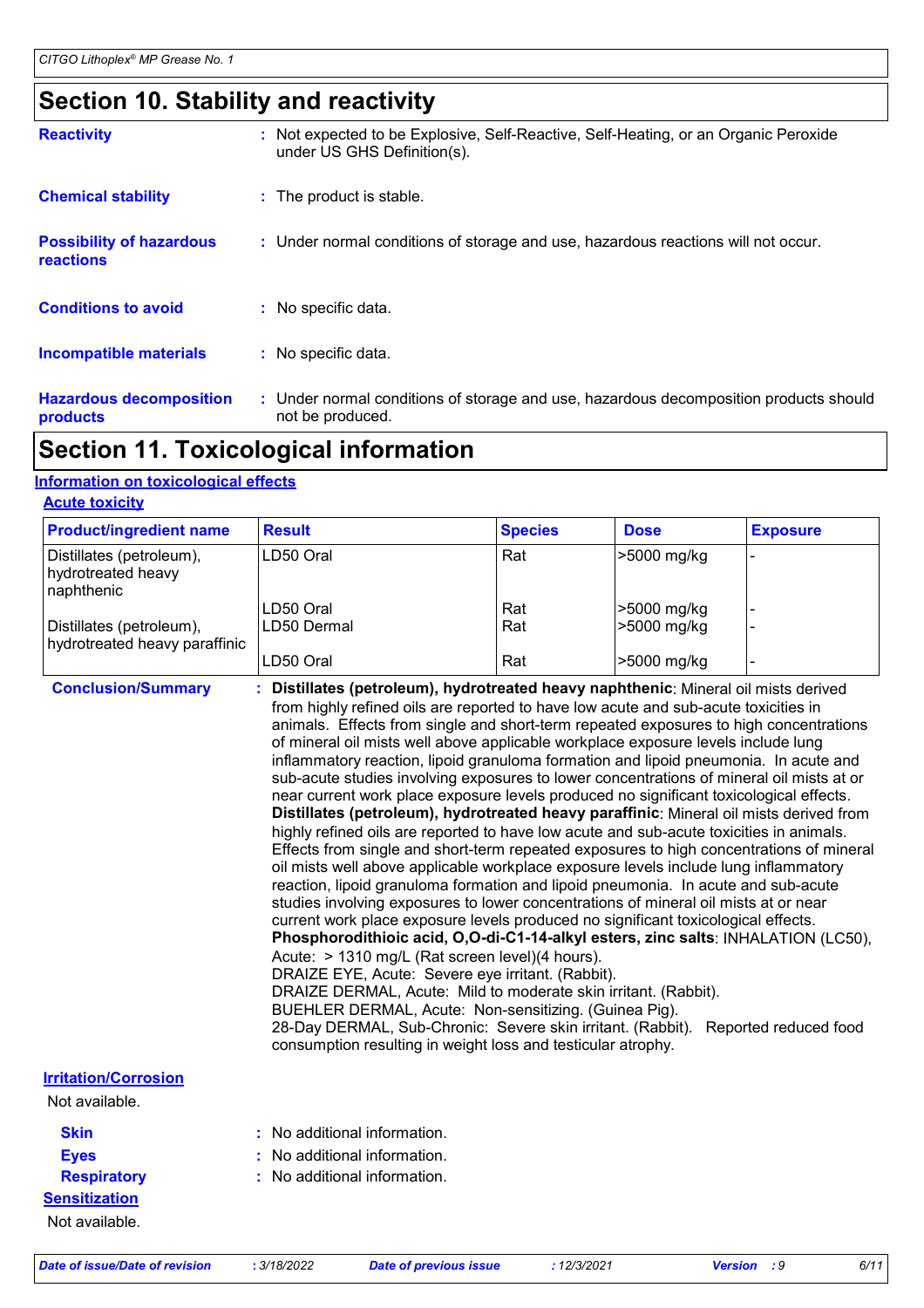## **Section 11. Toxicological information**

| <b>Skin</b>                                                                              | : No additional information. |                                                     |             |                                                                                 |      |
|------------------------------------------------------------------------------------------|------------------------------|-----------------------------------------------------|-------------|---------------------------------------------------------------------------------|------|
| <b>Respiratory</b>                                                                       | : No additional information. |                                                     |             |                                                                                 |      |
| <b>Mutagenicity</b>                                                                      |                              |                                                     |             |                                                                                 |      |
| Not available.                                                                           |                              |                                                     |             |                                                                                 |      |
| <b>Conclusion/Summary</b>                                                                | : No additional information. |                                                     |             |                                                                                 |      |
| <b>Carcinogenicity</b><br>Not available.                                                 |                              |                                                     |             |                                                                                 |      |
|                                                                                          |                              |                                                     |             |                                                                                 |      |
| <b>Conclusion/Summary</b><br><b>Reproductive toxicity</b><br>Not available.              | : No additional information. |                                                     |             |                                                                                 |      |
| <b>Conclusion/Summary</b><br><b>Teratogenicity</b><br>Not available.                     | : No additional information. |                                                     |             |                                                                                 |      |
| <b>Conclusion/Summary</b>                                                                | : No additional information. |                                                     |             |                                                                                 |      |
| Specific target organ toxicity (single exposure)<br>Not available.                       |                              |                                                     |             |                                                                                 |      |
| <b>Specific target organ toxicity (repeated exposure)</b><br>Not available.              |                              |                                                     |             |                                                                                 |      |
| <b>Aspiration hazard</b><br>Not available.                                               |                              |                                                     |             |                                                                                 |      |
|                                                                                          |                              |                                                     |             |                                                                                 |      |
| <b>Information on the likely</b><br>routes of exposure                                   |                              | : Routes of entry anticipated: Dermal.              |             |                                                                                 |      |
| <b>Potential acute health effects</b>                                                    |                              |                                                     |             |                                                                                 |      |
| <b>Eye contact</b>                                                                       |                              | : No known significant effects or critical hazards. |             |                                                                                 |      |
| <b>Inhalation</b>                                                                        |                              | No known significant effects or critical hazards.   |             |                                                                                 |      |
| <b>Skin contact</b>                                                                      |                              | Initial symptoms may be minor.                      |             | Injection of pressurized hydrocarbons can cause severe permanent tissue damage. |      |
| <b>Ingestion</b>                                                                         |                              | No known significant effects or critical hazards.   |             |                                                                                 |      |
| <b>Symptoms related to the physical, chemical and toxicological characteristics</b>      |                              |                                                     |             |                                                                                 |      |
| <b>Eye contact</b>                                                                       | : No specific data.          |                                                     |             |                                                                                 |      |
| <b>Inhalation</b>                                                                        | No specific data.            |                                                     |             |                                                                                 |      |
| <b>Skin contact</b>                                                                      | No specific data.            |                                                     |             |                                                                                 |      |
| <b>Ingestion</b>                                                                         | : No specific data.          |                                                     |             |                                                                                 |      |
| Delayed and immediate effects and also chronic effects from short and long term exposure |                              |                                                     |             |                                                                                 |      |
| <b>Short term exposure</b>                                                               |                              |                                                     |             |                                                                                 |      |
| <b>Potential immediate</b><br>effects                                                    | : Not available.             |                                                     |             |                                                                                 |      |
| <b>Potential delayed effects</b>                                                         | : Not available.             |                                                     |             |                                                                                 |      |
| <b>Long term exposure</b>                                                                |                              |                                                     |             |                                                                                 |      |
| <b>Potential immediate</b><br>effects                                                    | : Not available.             |                                                     |             |                                                                                 |      |
| <b>Potential delayed effects</b>                                                         | : Not available.             |                                                     |             |                                                                                 |      |
| <b>Potential chronic health effects</b>                                                  |                              |                                                     |             |                                                                                 |      |
| Not available.                                                                           |                              |                                                     |             |                                                                                 |      |
| <b>Date of issue/Date of revision</b>                                                    | : 3/18/2022                  | <b>Date of previous issue</b>                       | : 12/3/2021 | Version : 9                                                                     | 7/11 |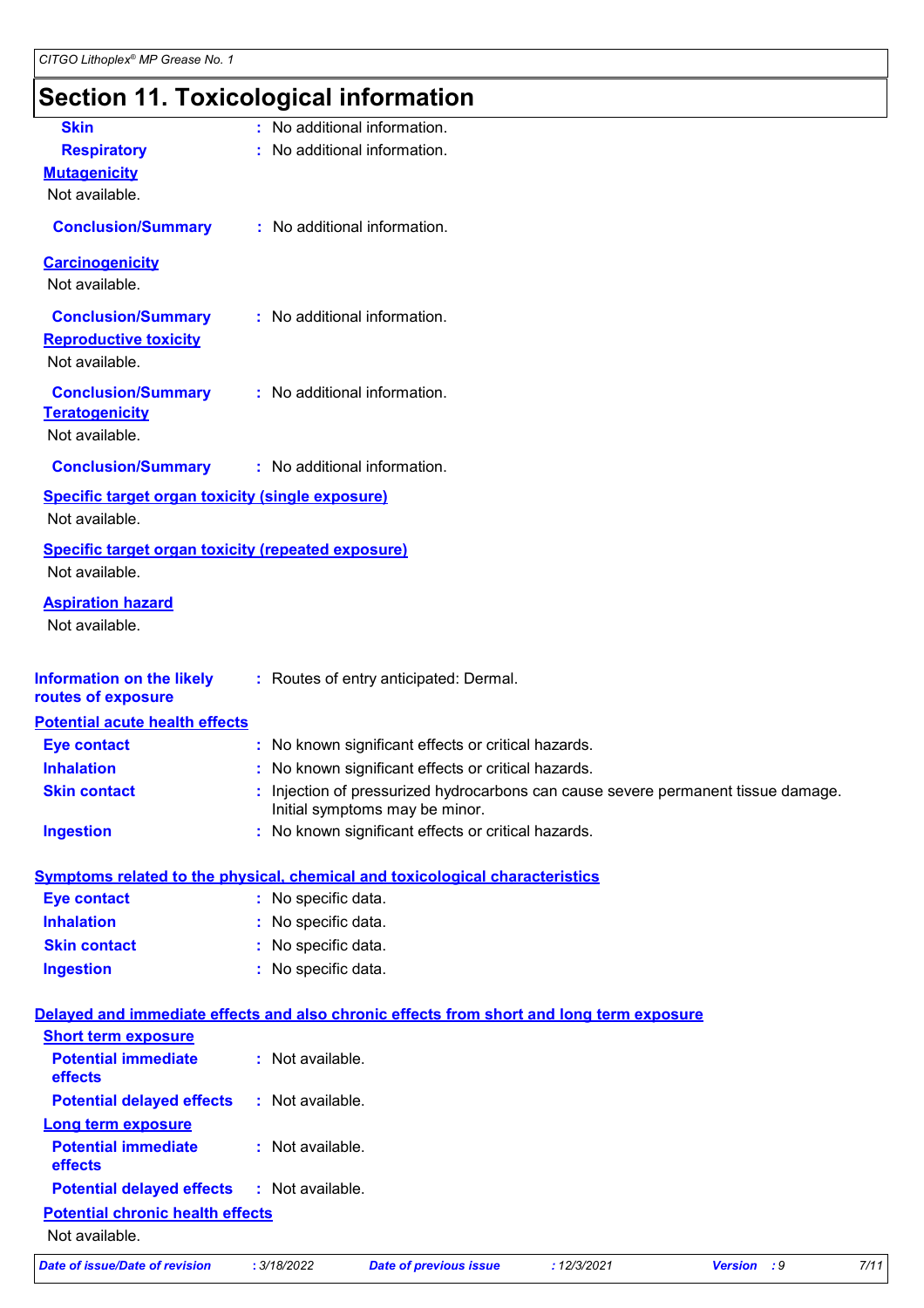## **Section 11. Toxicological information**

| <b>General</b>               | : No known significant effects or critical hazards. |
|------------------------------|-----------------------------------------------------|
| <b>Carcinogenicity</b>       | : No known significant effects or critical hazards. |
| <b>Mutagenicity</b>          | : No known significant effects or critical hazards. |
| <b>Teratogenicity</b>        | : No known significant effects or critical hazards. |
| <b>Developmental effects</b> | : No known significant effects or critical hazards. |
| <b>Fertility effects</b>     | : No known significant effects or critical hazards. |

### **Numerical measures of toxicity**

**Acute toxicity estimates**

| <b>Product/ingredient name</b>               | <b>Oral</b> (mg/<br>kg) | <b>Dermal</b><br>(mg/kg) | Inhalation Inhalation<br>(gases)<br>(ppm) | (vapors)<br>$\mathsf{mgl}()$ | <b>Inhalation</b><br>dusts and<br>$ miss $ (mg/ |
|----------------------------------------------|-------------------------|--------------------------|-------------------------------------------|------------------------------|-------------------------------------------------|
| CITGO Lithoplex <sup>®</sup> MP Grease No. 1 | 261456.2                | 59414.5                  | N/A                                       | N/A                          | N/A                                             |

## **Section 12. Ecological information**

| <b>Product/ingredient name</b>                               | <b>Result</b>                                                        | <b>Species</b>                                                           | <b>Exposure</b>      |
|--------------------------------------------------------------|----------------------------------------------------------------------|--------------------------------------------------------------------------|----------------------|
| Distillates (petroleum),<br>hydrotreated heavy<br>naphthenic | Acute EC50 >10000 mg/l Fresh water                                   | Daphnia - Daphnia magna                                                  | 48 hours             |
|                                                              | Acute LC50 >100 mg/l Fresh water<br>Acute NOEL >100 mg/l Fresh water | Fish - Pimephales promelas<br>Algae - Pseudokirchneriella<br>subcapitata | 96 hours<br>72 hours |

**Conclusion/Summary :** Not available.

### **Persistence and degradability**

| <b>Conclusion/Summary</b>                                     | : Not available.         |                   |                  |
|---------------------------------------------------------------|--------------------------|-------------------|------------------|
| <b>Product/ingredient name</b>                                | <b>Aquatic half-life</b> | <b>Photolysis</b> | Biodegradability |
| Distillates (petroleum),<br>hydrotreated heavy<br>Inaphthenic |                          |                   | <b>Ilnherent</b> |

### **Bioaccumulative potential**

| <b>Product/ingredient name</b>                                | $\mathsf{LogP}_\mathsf{ow}$ | <b>BCF</b> | <b>Potential</b> |
|---------------------------------------------------------------|-----------------------------|------------|------------------|
| Distillates (petroleum),<br>hydrotreated heavy<br>Inaphthenic | >6                          |            | high             |

### **Mobility in soil**

| <b>Soil/water partition</b><br>coefficient $(K_{oc})$ | : Not available. |
|-------------------------------------------------------|------------------|
|                                                       |                  |

### **Other adverse effects** : No known significant effects or critical hazards.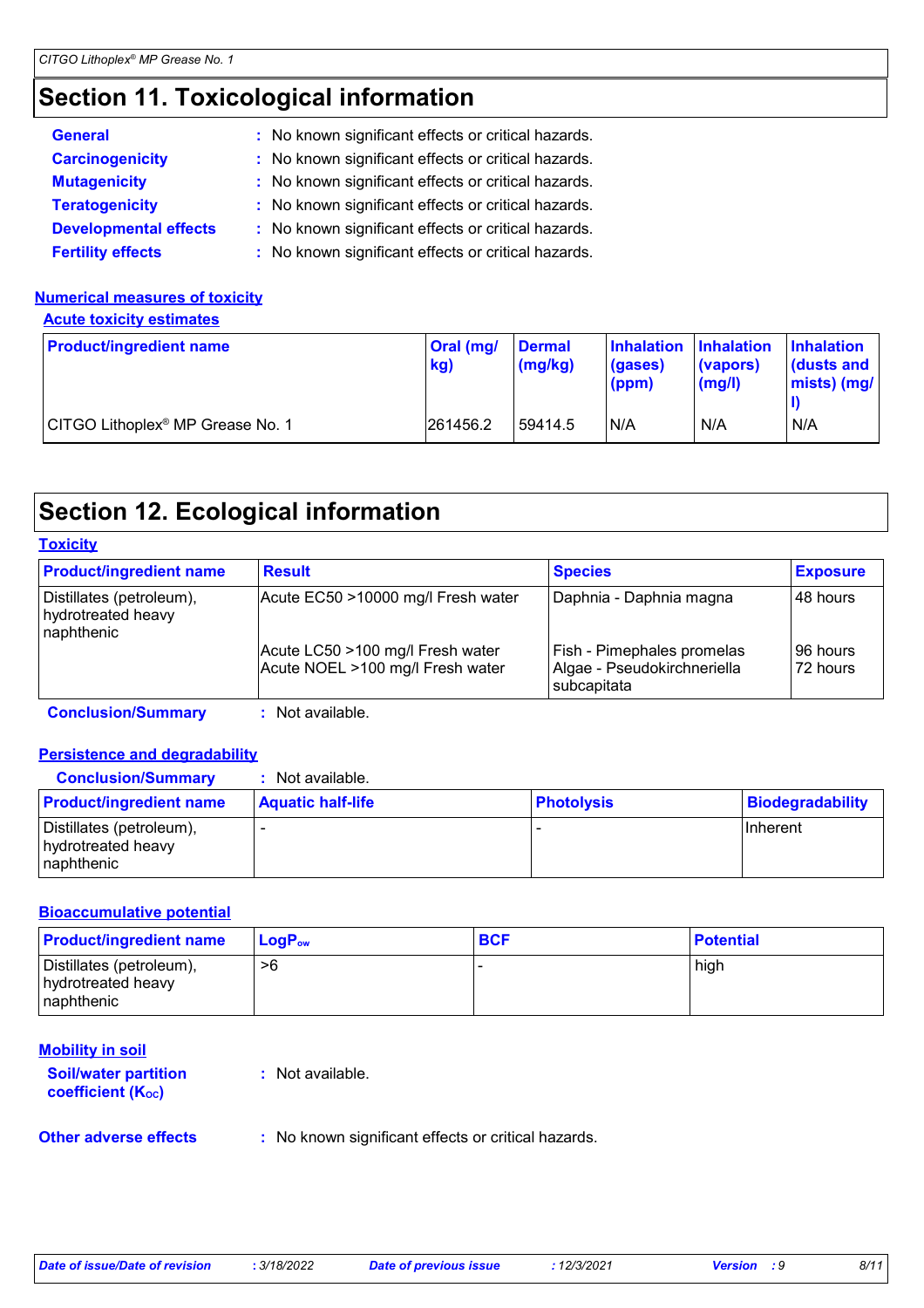## **Section 13. Disposal considerations**

**Disposal methods :**

The generation of waste should be avoided or minimized wherever possible. Disposal of this product, solutions and any by-products should at all times comply with the requirements of environmental protection and waste disposal legislation and any regional local authority requirements. Dispose of surplus and non-recyclable products via a licensed waste disposal contractor. Waste should not be disposed of untreated to the sewer unless fully compliant with the requirements of all authorities with jurisdiction. Waste packaging should be recycled. Incineration or landfill should only be considered when recycling is not feasible. This material and its container must be disposed of in a safe way. Empty containers or liners may retain some product residues. Avoid dispersal of spilled material and runoff and contact with soil, waterways, drains and sewers.

### **Section 14. Transport information**

|                                      | <b>DOT Classification</b> | <b>IMDG</b>    | <b>IATA</b>    |
|--------------------------------------|---------------------------|----------------|----------------|
| <b>UN number</b>                     | Not regulated.            | Not available. | Not available. |
| <b>UN proper</b><br>shipping name    | $\overline{\phantom{0}}$  | Not available. | Not available. |
| <b>Transport</b><br>hazard class(es) | $\overline{\phantom{0}}$  | Not available. | Not available. |
| <b>Packing group</b>                 | $\overline{\phantom{a}}$  |                |                |
| <b>Environmental</b><br>hazards      | l No.                     | No.            | No.            |

**Oil:** The product(s) represented by this SDS is (are) regulated as "oil" under 49 CFR Part 130. Shipments by rail or highway in packaging having a capacity of 3500 gallons or more or in a quantity greater 42,000 gallons are subject to these requirements. In addition, mixtures containing 10% or more of this product may be subject to these requirements.

**Special precautions for user Transport within user's premises:** always transport in closed containers that are **:** upright and secure. Ensure that persons transporting the product know what to do in the event of an accident or spillage.

**Transport in bulk according :** Not available. **to IMO instruments**

## **Section 15. Regulatory information**

| <b>U.S. Federal regulations</b>               | United States inventory (TSCA 8b): All components are listed or exempted.<br>$\sim$<br>Clean Water Act (CWA) 307: Phosphorodithioic acid, O,O-di-C1-14-alkyl esters, zinc<br>salts; tris(dipentyldithiocarbamato-S,S')antimony; lead powder                                                                                                                                   |  |  |
|-----------------------------------------------|-------------------------------------------------------------------------------------------------------------------------------------------------------------------------------------------------------------------------------------------------------------------------------------------------------------------------------------------------------------------------------|--|--|
|                                               | This material is classified as an oil under Section 311 of the Clean Water Act (CWA)<br>and the Oil Pollution Act of 1990 (OPA). Discharges or spills which produce a visible<br>sheen on waters of the United States, their adjoining shorelines, or into conduits leading<br>to surface waters must be reported to the EPA's National Response Center at (800)<br>424-8802. |  |  |
| <b>SARA 302/304</b>                           |                                                                                                                                                                                                                                                                                                                                                                               |  |  |
| <b>Composition/information on ingredients</b> |                                                                                                                                                                                                                                                                                                                                                                               |  |  |
| <b>SARA 304 RQ</b>                            | : Not applicable.                                                                                                                                                                                                                                                                                                                                                             |  |  |
| <b>SARA 311/312</b>                           |                                                                                                                                                                                                                                                                                                                                                                               |  |  |

*Date of issue/Date of revision* **:** *3/18/2022 Date of previous issue : 12/3/2021 Version : 9 9/11*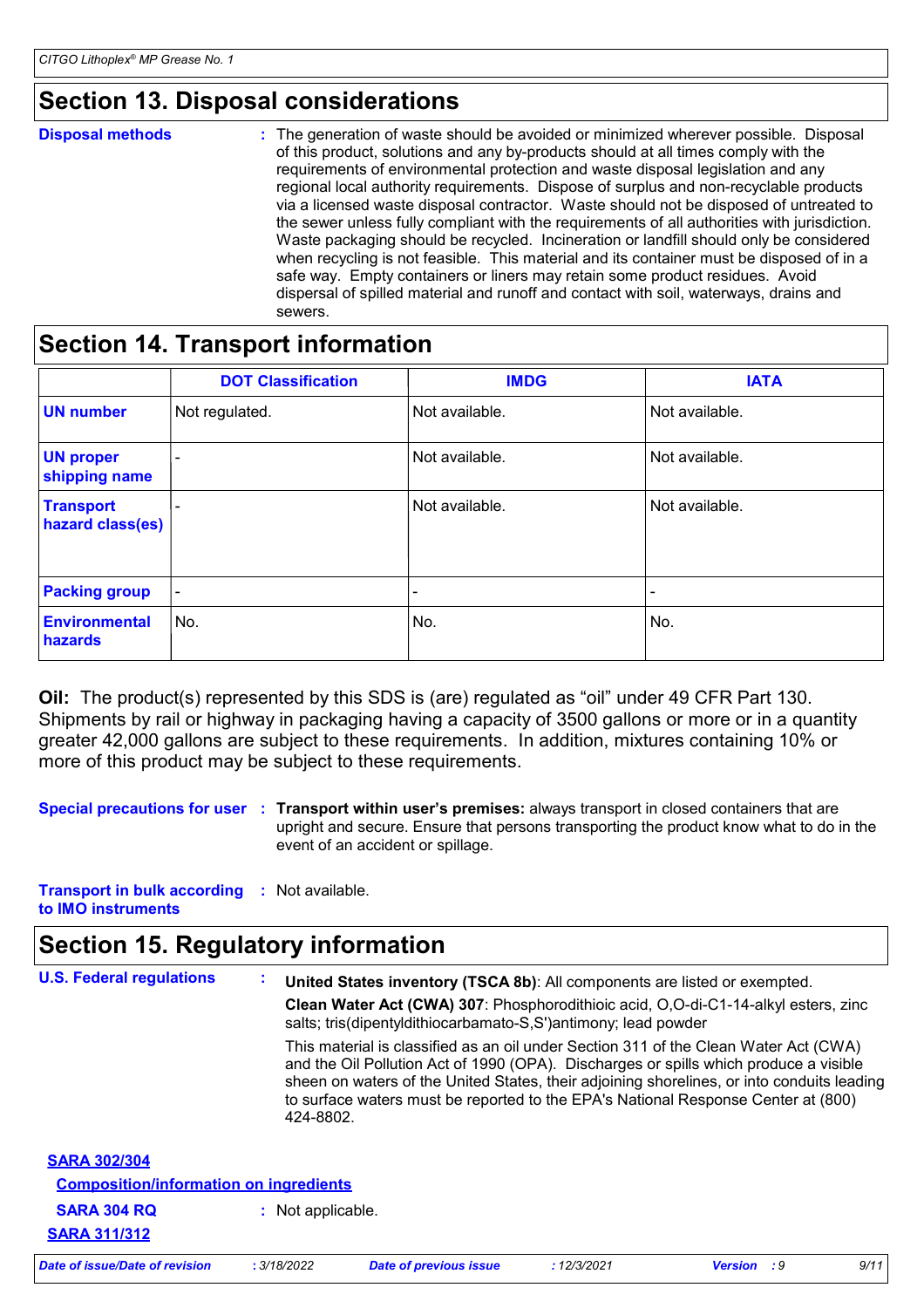## **Section 15. Regulatory information**

**Classification :** HNOC - Injection Hazards

#### **Composition/information on ingredients**

No products were found.

### **SARA 313**

|                                           | <b>Product name</b>                                              | <b>CAS number</b> | $\frac{9}{6}$ |
|-------------------------------------------|------------------------------------------------------------------|-------------------|---------------|
| <b>Form R - Reporting</b><br>requirements | Phosphorodithioic acid, O,O-di-C1-14-alkyl esters,<br>zinc salts | 68649-42-3        | '<3           |
| <b>Supplier notification</b>              | Phosphorodithioic acid, O,O-di-C1-14-alkyl esters,<br>zinc salts | 68649-42-3        | '<3           |

SARA 313 notifications must not be detached from the SDS and any copying and redistribution of the SDS shall include copying and redistribution of the notice attached to copies of the SDS subsequently redistributed.

#### **State regulations**

| <b>Massachusetts</b> | : None of the components are listed.                            |
|----------------------|-----------------------------------------------------------------|
| <b>New York</b>      | : None of the components are listed.                            |
| <b>New Jersey</b>    | : The following components are listed: ZINC compounds           |
| <b>Pennsylvania</b>  | : The following components are listed: ZINC COMPOUNDS           |
|                      | <b>California Prop. 65 Clear and Reasonable Warnings (2018)</b> |

WARNING: This product can expose you to chemicals including Carbon black, which is known to the State of California to cause cancer, and Lead, which is known to the State of California to cause birth defects or other reproductive harm. For more information go to www.P65Warnings.ca.gov.

| <b>Ingredient name</b>                    | $\frac{9}{6}$ | <b>Cancer</b> | Reproductive | No significant risk<br><b>level</b> | <b>Maximum</b><br>acceptable dosage<br><b>level</b> |
|-------------------------------------------|---------------|---------------|--------------|-------------------------------------|-----------------------------------------------------|
| carbon black, respirable<br><b>powder</b> | < 0.1         | Yes.          | No.          |                                     |                                                     |
| llead powder                              | trace         | Yes.          | Yes.         | Yes.                                | Yes.                                                |

**International regulations**

### **Rotterdam Convention on Prior Informed Consent (PIC)**

Not listed.

### **Inventory list**

| <b>United States</b>     | : All components are listed or exempted.                                             |
|--------------------------|--------------------------------------------------------------------------------------|
| <b>Australia</b>         | : All components are listed or exempted.                                             |
| <b>Canada</b>            | : All components are listed or exempted.                                             |
| <b>China</b>             | : All components are listed or exempted.                                             |
| <b>Europe</b>            | : All components are listed or exempted.                                             |
| <b>Japan</b>             | : Japan inventory (CSCL): Not determined.<br>Japan inventory (ISHL): Not determined. |
| <b>Malaysia</b>          | : Not determined                                                                     |
| <b>New Zealand</b>       | : All components are listed or exempted.                                             |
| <b>Philippines</b>       | : All components are listed or exempted.                                             |
| <b>Republic of Korea</b> | : All components are listed or exempted.                                             |
| <b>Taiwan</b>            | : Not determined.                                                                    |
| <b>Thailand</b>          | : Not determined.                                                                    |
| <b>Turkey</b>            | : Not determined.                                                                    |
| <b>Viet Nam</b>          | Not determined.                                                                      |